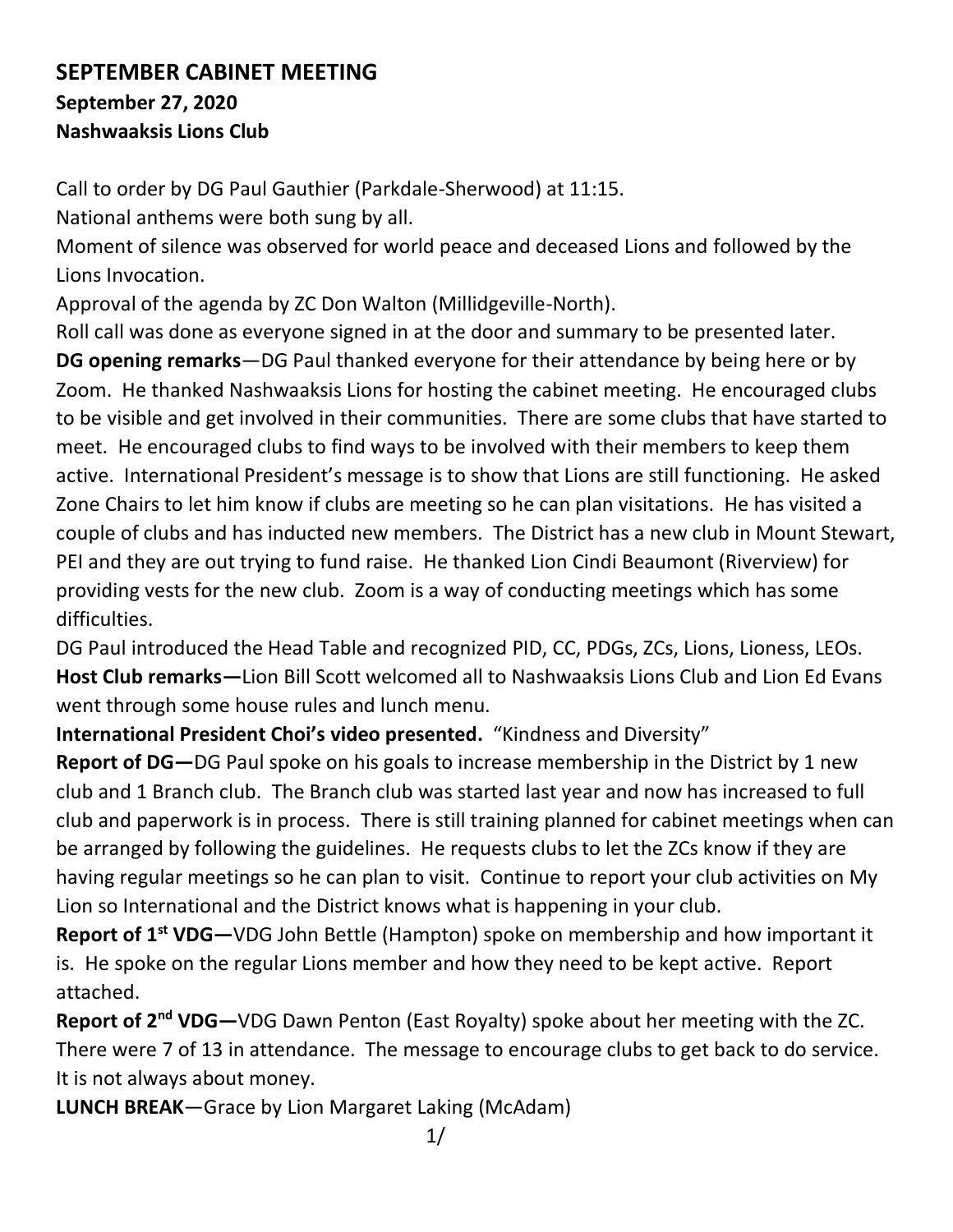**Tail Twisting—**Lion John Murray (Nashwaaksis) fined all and money to be counted later because of COVID-19.

**Report from IPDG—**CC Lloyd Soucie (Fort Kent) participated from Zoom told the true story of the boundary between Maine and NB and said if they had done as intended he would be part of us and had been able to attend. Last year he had 13 clubs left to visit and would like to complete this if possible. He stated membership is always a concern and needs to be worked on.

**Report from PDGA—**PCC Brennan (Riverview) on behalf of IPDG Lloyd. Items discussed— --Zoom meeting protocol should be set up so any Lion could get on board easily.

--Portage is on going but because of COVID-19 there are changes in events. They are still in need. Lion Lorraine Pollock (Sussex) is the contact as well as DG.

--Recommended that the date for submission for District Awards be extended to December31, 2020. These are to be sent to PDG Lloyd.

--Retention is a concern and suggested that GMT Lion Ed Evans (Nashwaaksis) be invited to our next meeting for pointers.

DG Paul called on ZC John Colborne (Douglastown) to present him with his ZC pin. ZC John introduced a new member to his club and they have grown from 5 to 9 with 3 perspective members. DG Paul also introduced a new member from Hunter River Lions Club.

**CS Report—**Lion Bev (Kensington) stated everyone is facing challenges this year. She thanked everyone for signing in as the sheet is used for the District as well as record for Nashwaaksis Lions Club.

Roll call summary is 56 members, 23 clubs and 2 on Zoom.

She thanked Lion Susan Sangster (Barkers Point) for setting up the Zoom. Lion Bev reminded all to make sure they contact other clubs before visiting. She also encouraged clubs to be more active in visiting as it is a good tool for training and sharing ideas that can be taken back to your own club.

**Correspondence—**Quispamsis Lions Club is not receiving till the new year.

--Memo from LCIF to make sure you use the correct address for the Canada Fund when sending in donations.

--Memo from Eye Glass Chair not to send cases with glasses.

--Centennial 2020 shirts have not been ordered by me as I only have 10 and need 12 to complete the order. That is to have District N 1 on the sleeve.

Directories are available and if there are errors, please contact me or PCC Paul Cousins.

**CT Report—**Lion Carlos Vincente (Simonds) presented the financial report via email and at the meeting. Moved by PCC Sonny Bonnell (Simonds) and 2<sup>nd</sup> by PCC Brennan Beaumont to accept report. Motion carried.

**REPORTS: GLT—**PCC Susan Sangster is working on training at cabinet meetings and is available for Zone meetings and club meetings for short presentations. Report attached.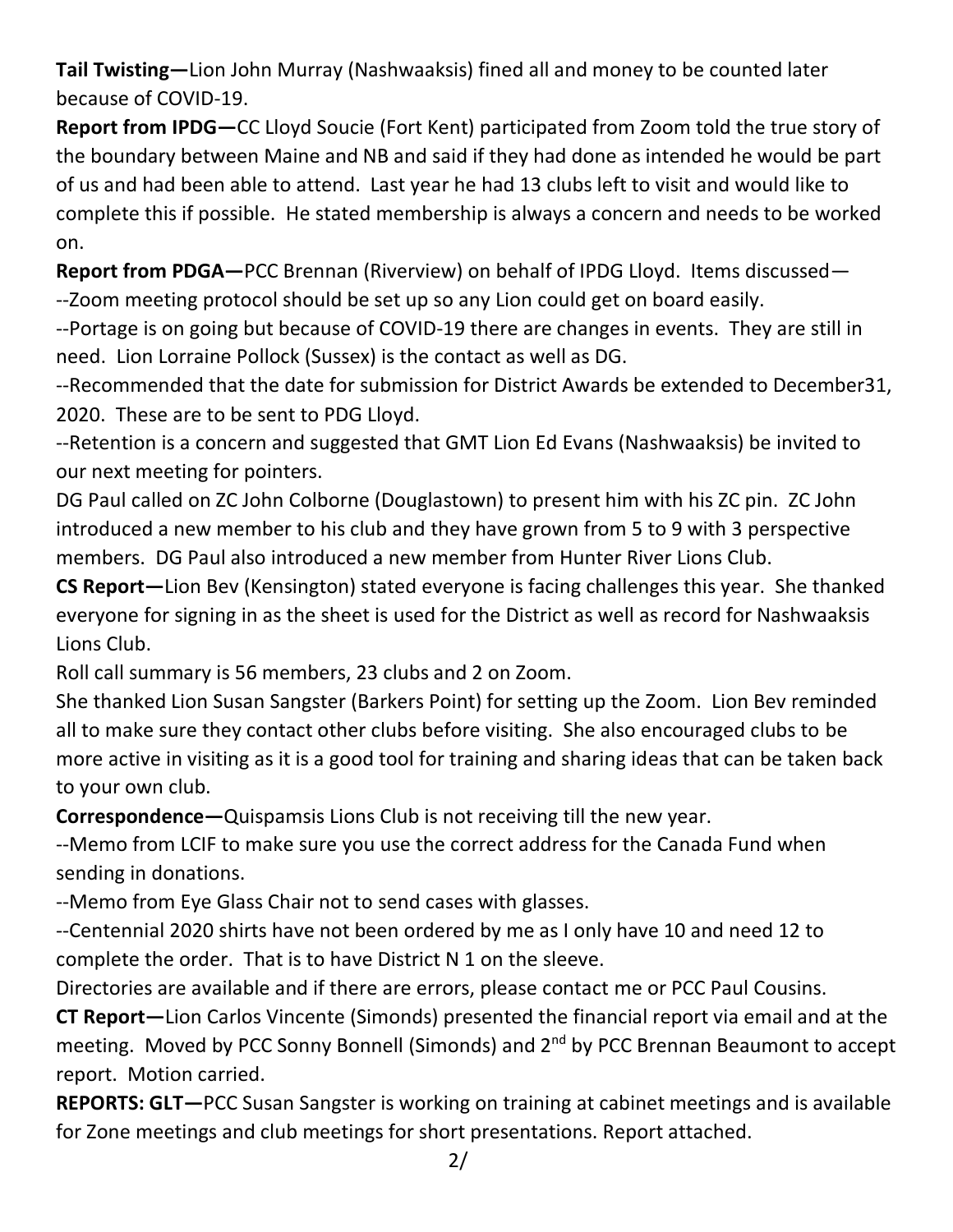**GMT—**Lion Ed Evans reported. Report is attached.

**GST—**PCC Paul Cousins (Kensington) says LCI is working to improve My Lion for all Lions. Report attached.

**LCIF—**PDG Luke Stennick (Geary) reported. Report attached. As LCIF District Coordinator, he was asked to stay on an additional 2 years. He agreed to continue. He also invited everyone to a "No Dinner Dinner". Cost \$20.00. For more detail, contact Lion Luke.

**New Voices—**PCC Susan Sangster states that any new Lion has a voice. Male or female, it does not matter. Bring them to your club and listen to their ideas.

**Lions Quest—**Lion Lori Perley (McAdam) is selling bears for \$20.00 and money goes to Lions Quest. Contact her for orders. Report attached.

**District Fundraiser—**Lion Dwayne Stevenson (Hunter River) is working on details for a fundraiser that is affordable to all Lions. Fundraiser to be earmarked prior to selling tickets. **Conventions—**Fall Conference in Port Aux Basques, NL November 20-22/20.

District Convention in Charlottetown, PE April 16-18/21

## **District Reports:**

Can tabs—PCC Denzil Bernard (Harvey Station) - report attached

Eyeglasses—Lion Doug Cook (Winsloe) - report attached

**Constitution & By-Laws—**To check on information for selling tickets for District

**District Directories—**PCC Paul Cousins handed out directories to the ZC who will get them to the clubs. Contact your ZC. He recommended using the same printer due to cost and the Copy Shop want to help Lions by helping keep the cost down. Club secretaries please review your club member and club information and update as there are differences.

**Portage—**They are running and helping youth under precautions. Events will be held but different. They have a wish list for any club that can donate. Contact Lion Lorraine (Sussex). **LFC—**PCC Brennan Beaumont (NB Director) spoke on the history of Dog Guides. The Directors time have been extended for 1 year. There is still need of support for the Foundation from Lions. Clothing is always on sale at cabinet meetings.

**Communication—**Send club information on your activities to LCI Magazine, District Newsletter, MD Informer, Facebook, Website

**Cabinet Meetings—**November 15/2020 in Newcastle Lions Club; February 20-21/21 in Saint John, NB for awards night and cabinet meeting.

## **Old Business—**none

**New Business— 1:** Moved by PCC Brennan Beaumont for PCC Susan Sangster to investigate for a better mic system for the Zoom meetings.  $2<sup>nd</sup>$  by PDG Boyd Sangster (Nashwaaksis). Motion amended by PCC Susan Sangster to investigate and purchase up to \$500.00 for an improved mic system in conjunction with executive approval.  $2<sup>nd</sup>$  by PCC Brennan Beaumont. Motion approved as amended. Question was asked where money was coming from and CT has an area in budget to ear mark for this expense.